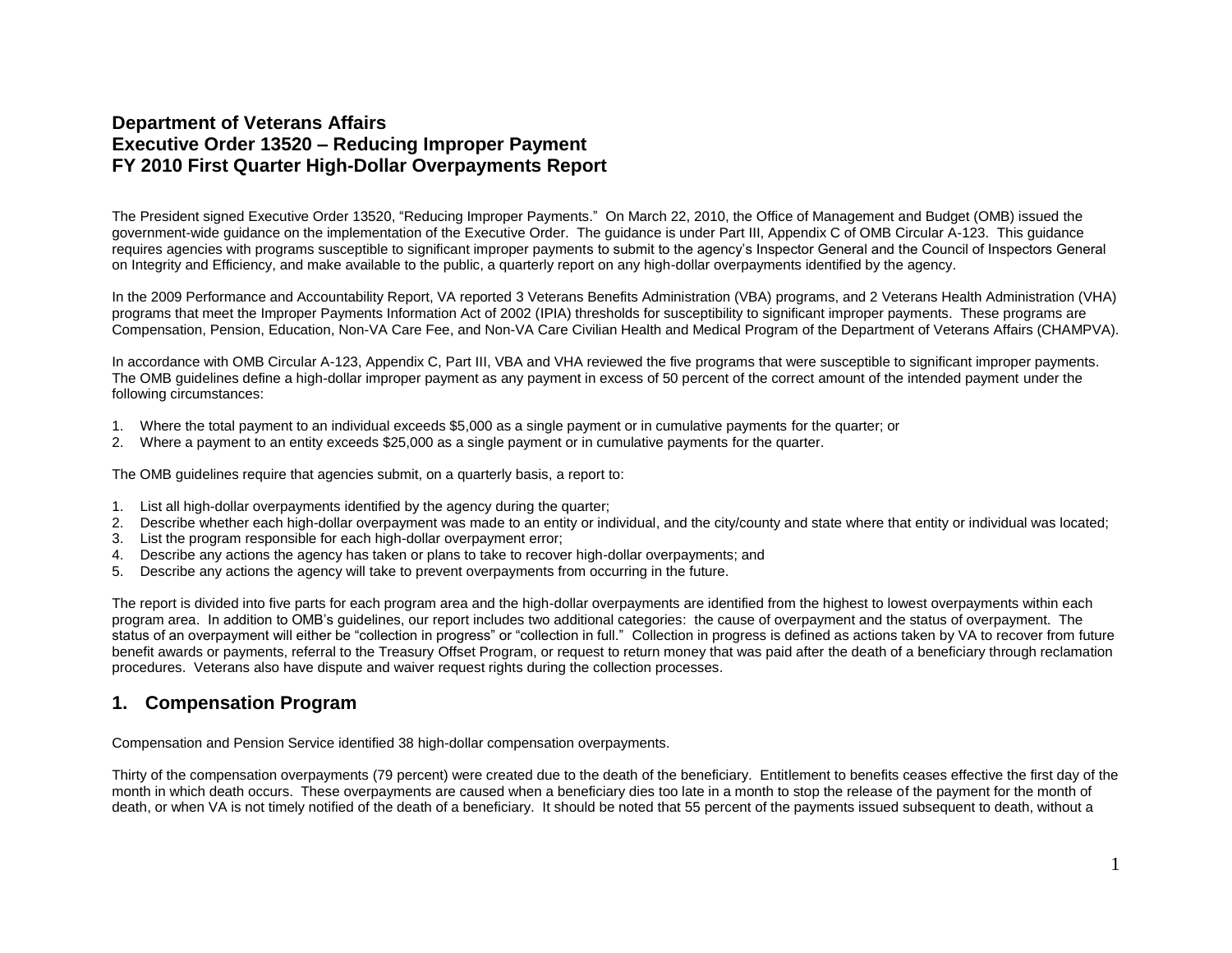surviving spouse, were returned to the Treasury, thereby eradicating the overpayment. Further, the surviving spouse becomes entitled to the Veteran's payment for the month of death.

Three overpayments (8 percent) were caused by retroactive adjustments due to incarceration of the beneficiary. Notification of incarceration is a function of agreements made with States, the Bureau of Prisons, and other law enforcement agencies. Once notified of a beneficiary's incarceration, VA must provide due process notice to the beneficiary before any adjustment may occur.

Three overpayments (8 percent) were caused when Veterans returned to Active Duty status. The Department of Defense runs a quarterly match of the active duty and VA disability files to identify persons who are receiving active duty pay and VA disability benefits concurrently. Once notified of active duty status, VA must provide due process notice to the beneficiary before any adjustment may occur.

Two overpayments (5 percent) were caused when Veterans were hospitalized at VA expense requiring an adjustment to the rate of payment. Information is regularly exchanged between VA medical centers and regional offices by automated methods when a Veteran is hospitalized at VA expense and is subject to a payment adjustment. Once notified of hospitalization status, the regional office must provide due process notice to the Veteran before any adjustment may occur.

Total Compensation Payments made this quarter: \$10,468,197,078 Total High-Dollar Overpayments identified in this quarter: \$283,846 Percent of Overpayments: 0.0027%

| <b>Amount of</b><br>Overpayment | <b>Entity or</b><br><b>Individual</b> | <b>City/County</b>  | <b>State</b> | <b>Cause of</b><br>Overpayment | <b>Actions/Plans to</b><br><b>Recover Overpayment</b> | <b>Status of</b><br>Overpayment | <b>Overall Action Plans</b>                        |
|---------------------------------|---------------------------------------|---------------------|--------------|--------------------------------|-------------------------------------------------------|---------------------------------|----------------------------------------------------|
| \$15,300.00                     | Individual                            | Shelton             | <b>WA</b>    | Death                          | Overpayments are                                      | <b>Collection in Progress</b>   | VA strives to improve                              |
| \$15,600.00                     | Individual                            | Martinsburg         | <b>WV</b>    | Death                          | routinely recovered from<br>future benefits awarded.  | Collected in Full               | in all areas to alleviate                          |
| \$10,027.00                     | Individual                            | Springfield         | <b>MO</b>    | Death                          | If not recovered, further                             | <b>Collection in Progress</b>   | overpayment errors.                                |
| \$8,927.00                      | Individual                            | Dixons Mills        | <b>AL</b>    | Death                          | actions are then taken                                | Collected in Full               | Three signatures are<br>required for awards        |
| \$8,019.00                      | Individual                            | Elgin               | <b>OR</b>    | Death                          | by the VA Debt                                        | <b>Collection in Progress</b>   | where the retroactive                              |
| \$7,800.00                      | Individual                            | Augusta             | GA           | Death                          | Management Center,<br>including referral to the       | <b>Collection in Progress</b>   | payment of any benefit                             |
| \$7,800.00                      | Individual                            | Mesa                | AZ           | Death                          | <b>Treasury Offset</b>                                | Collected in Full               | exceeds \$25,000.                                  |
| \$7,800.00                      | Individual                            | Vinton              | <b>VA</b>    | Death                          | Program, as                                           | <b>Collection in Progress</b>   | VA continues its efforts                           |
| \$7,800.00                      | Individual                            | Richmond            | VA           | Death                          | appropriate.                                          | <b>Collection in Progress</b>   | to expand staffing<br>levels. Based on the         |
| \$7,650.00                      | Individual                            | Riverside           | CA           | Incarceration                  |                                                       | Collected in Full               | increase in staffing                               |
| \$7,650.00                      | Individual                            | Richmond            | VA           | Death                          |                                                       | Collected in Full               | levels, the number of                              |
| \$7,650.00                      | Individual                            | Taunton             | МA           | Death                          |                                                       | <b>Collection in Progress</b>   | inexperienced decision                             |
| \$7,650.00                      | Individual                            | Florence            | <b>SC</b>    | Death                          |                                                       | Collected in Full               | makers will continue to<br>be a significant factor |
| \$7,650.00                      | Individual                            | <b>Central City</b> | IL           | Death                          |                                                       | Collected in Full               | for the immediate                                  |
| \$7,650.00                      | Individual                            | Canton              | GA           | Death                          |                                                       | <b>Collection in Progress</b>   | future, as it takes 2 to 3                         |
| \$7,414.00                      | Individual                            | Breckenridge        | MI           | <b>Active Duty</b>             |                                                       | <b>Collection in Progress</b>   | years to become fully<br>trained and productive.   |
| \$7,212.00                      | Individual                            | Devils Lake         | <b>ND</b>    | <b>Active Duty</b>             |                                                       | Collected in Full               | Therefore, the potential                           |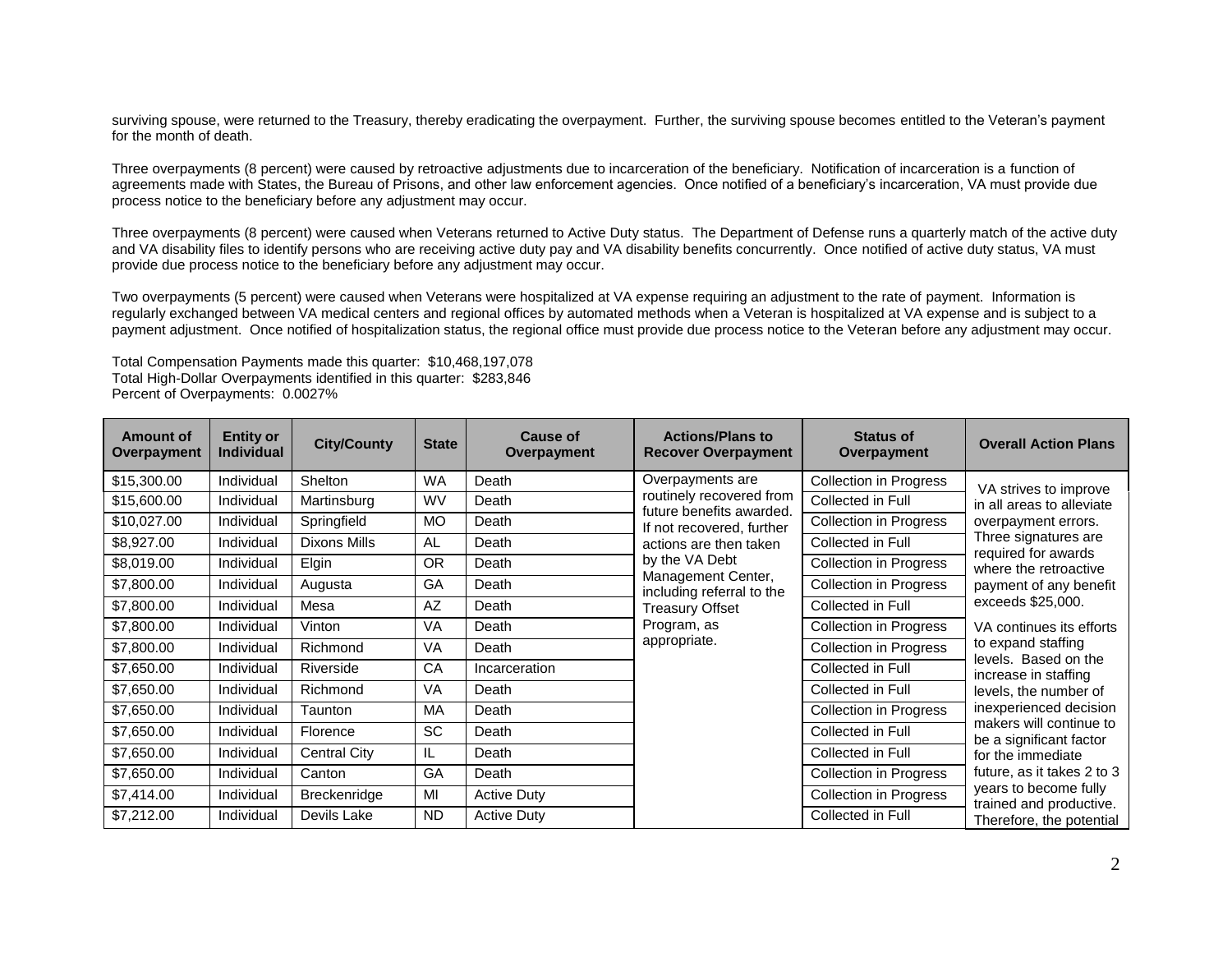| <b>Amount of</b><br>Overpayment | <b>Entity or</b><br><b>Individual</b> | <b>City/County</b> | <b>State</b> | <b>Cause of</b><br>Overpayment | <b>Actions/Plans to</b><br><b>Recover</b><br>Overpayment | <b>Status of</b><br>Overpayment | <b>Overall Action Plans</b>                   |
|---------------------------------|---------------------------------------|--------------------|--------------|--------------------------------|----------------------------------------------------------|---------------------------------|-----------------------------------------------|
| \$6,819.00                      | Individual                            | Clarksville        | <b>TN</b>    | Death                          | Overpayments are                                         | Collected in Full               | for errors in                                 |
| \$6,819.00                      | Individual                            | El Paso            | <b>TX</b>    | Death                          | routinely recovered<br>from future benefits              | Collected in Full               | evaluating, granting,<br>and denying benefits |
| \$6,819.00                      | Individual                            | Ephrata            | <b>PA</b>    | Death                          | awarded. If not                                          | Collected in Full               | may be greater in the                         |
| \$6,819.00                      | Individual                            | Bend               | <b>OR</b>    | Death                          | recovered, further                                       | <b>Collection in Progress</b>   | short term.                                   |
| \$6,785.40                      | Individual                            | Columbus           | OH           | Death                          | actions are then taken                                   | <b>Collection in Progress</b>   |                                               |
| \$6,770.00                      | Individual                            | Millsboro          | <b>MD</b>    | Death                          | by the VA Debt<br>Management Center,                     | Collected in Full               |                                               |
| \$6,669.00                      | Individual                            | Columbus           | OH           | Death                          | including referral to the                                | <b>Collection in Progress</b>   |                                               |
| \$6,669.00                      | Individual                            | San Diego          | CA           | Death                          | <b>Treasury Offset</b>                                   | <b>Collection in Progress</b>   |                                               |
| \$6,669.00                      | Individual                            | Coconut Grove      | <b>FL</b>    | Death                          | Program, as<br>appropriate.                              | Collected in Full               |                                               |
| \$6,669.00                      | Individual                            | Jefferson          | WI           | Death                          |                                                          | <b>Collection in Progress</b>   |                                               |
| \$6,669.00                      | Individual                            | <b>Bellflower</b>  | CA           | Death                          |                                                          | <b>Collection in Progress</b>   |                                               |
| \$6,669.00                      | Individual                            | San Antonio        | <b>TX</b>    | Death                          |                                                          | Collected in Full               |                                               |
| \$6,504.00                      | Individual                            | Palm Coast         | <b>FL</b>    | Death                          |                                                          | Collected in Full               |                                               |
| \$6,478.00                      | Individual                            | West Memphis       | <b>AR</b>    | Death                          |                                                          | Collected in Full               |                                               |
| \$6,458.00                      | Individual                            | Vacaville          | CA           | <b>VAMC Reduction</b>          |                                                          | Collected in Full               |                                               |
| \$6,130.00                      | Individual                            | Laurinburg         | <b>NC</b>    | <b>Active Duty</b>             |                                                          | Collected in Full               |                                               |
| \$5,986.00                      | Individual                            | Salinas            | CA           | Death                          |                                                          | Collected in Full               |                                               |
| \$5,966.00                      | Individual                            | New Smyrna Beach   | <b>FL</b>    | <b>VAMC Reduction</b>          |                                                          | Collected in Full               |                                               |
| \$5,400.00                      | Individual                            | <b>Brady</b>       | <b>TX</b>    | Incarceration                  |                                                          | Collected in Full               |                                               |
| \$5,346.00                      | Individual                            | Roseburg           | <b>OR</b>    | Death                          |                                                          | Collected in Full               |                                               |
| \$5,134.00                      | Individual                            | <b>Wheat Ridge</b> | CO           | Incarceration                  |                                                          | Collected in Full               |                                               |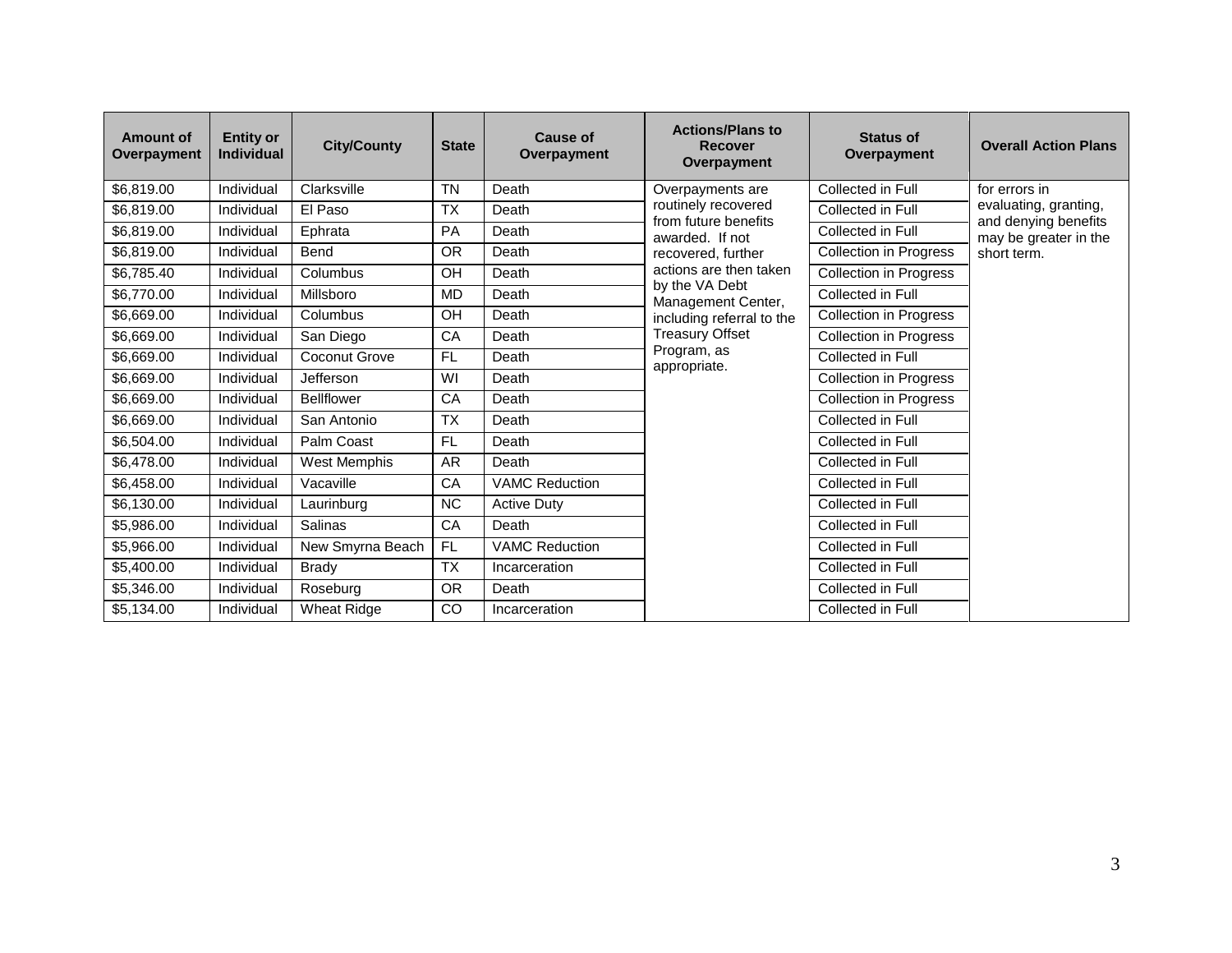# **2. Pension Program**

Compensation and Pension Service identified 1 high-dollar pension overpayment which was caused by a processing error.

Total Pension Payments made this quarter: \$1,073,850,120 Total High-Dollar Overpayments identified in this quarter: \$6,895 Percent of Overpayments: 0.00064%

| <b>Amount of</b><br>Overpayment | <b>Entity or</b><br><b>Individual</b> | <b>City/County</b> | <b>State</b> | Cause of<br>Overpayment | <b>Actions/Plans to</b><br><b>Recover Overpayment</b>                                                                                                                                                                                                            | <b>Status of</b><br>Overpayment | <b>Overall Action Plans</b>                                                                                                                                                                                                                                                                                                                                                                                                                                                                                                                                       |
|---------------------------------|---------------------------------------|--------------------|--------------|-------------------------|------------------------------------------------------------------------------------------------------------------------------------------------------------------------------------------------------------------------------------------------------------------|---------------------------------|-------------------------------------------------------------------------------------------------------------------------------------------------------------------------------------------------------------------------------------------------------------------------------------------------------------------------------------------------------------------------------------------------------------------------------------------------------------------------------------------------------------------------------------------------------------------|
| \$6,895.00                      | Individual                            | Evansville         | IN           | Processing Error        | Overpayments are<br>routinely recovered<br>from future benefits<br>awarded. If not<br>recovered, further<br>actions are then taken<br>by the VA Debt<br>Management Center,<br>including referral to the<br><b>Treasury Offset</b><br>Program, as<br>appropriate. | <b>Collection in Progress</b>   | VA has completed<br>consolidation of the<br>pension workload to 3<br>Pension Management<br>Centers in order to<br>improve the quality and<br>timeliness of pension<br>processing, as well as<br>to focus training in<br>these areas. The<br>improved quality of<br>pension processing<br>and focused training<br>should reduce the<br>number and average<br>size of pension<br>overpayments.<br>Pension processing<br>quality has already<br>improved significantly<br>through consolidation<br>and specialization, and<br>that trend is expected<br>to continue. |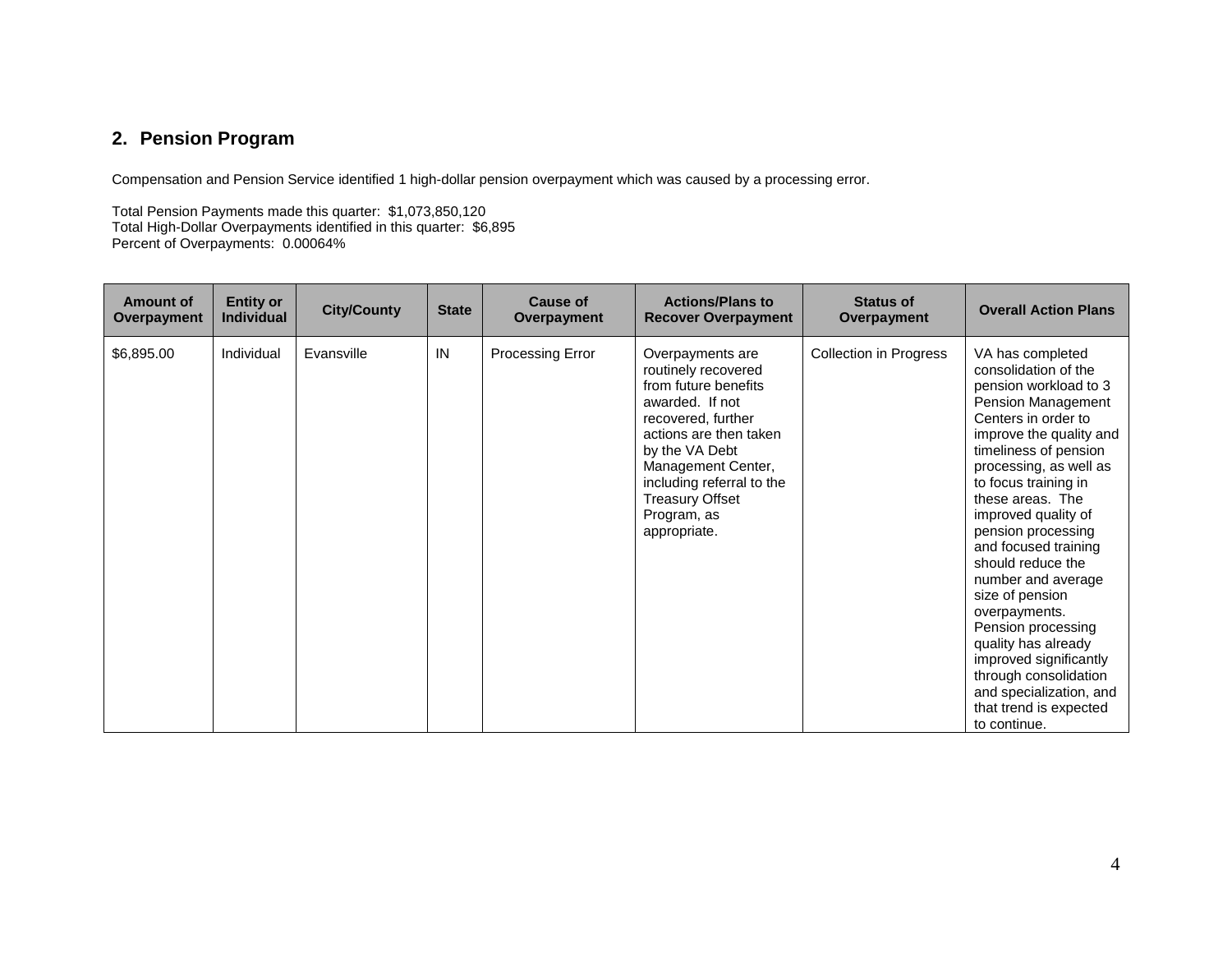## **3. Education Program**

Education Service identified 28 high-dollar overpayments.

Seven of the education overpayments (25 percent) were created due to the receipt by the beneficiary of grades which were not counted toward graduation requirements. In these instances, the law requires retroactive termination of benefits effective the first day of the term. Although benefits may be reinstated and the debt recovered if the beneficiary submits an acceptable statement of mitigating circumstances, this seldom occurs.

Six overpayments (22 percent) were created due to failure of VA to timely process a report from the school showing termination or reduction of the beneficiary's enrollment. Because of the unprecedented workload associated with the implementation of the Post-9/11 GI Bill during the review period, processing times for all actions were greatly increased.

Four overpayments (14 percent) were caused by late reporting by schools of termination or reduction in the beneficiary's enrollment. Schools are required by regulation to report such changes without delay, generally within 30 days.

Two overpayments (7 percent) resulted from operator error in entering one-time retroactive housing award amounts as recurring monthly amounts.

Two overpayments (7 percent) were caused when housing benefits were erroneously authorized to a beneficiary receiving transferred benefits from a transferor who was on active duty.

Two overpayments (7 percent) were due to operator entry of the wrong beginning date of an award, producing an erroneous retroactive award.

The remaining five errors (18 percent) had varying individual causes.

Total Education Payments made this quarter: \$1,950,444,927 Total High-Dollar Overpayments identified in this quarter: \$244,290 Percent of Overpayments: 0.013%

| Amount of<br>Overpayment | <b>Entity or</b><br><b>Individual</b> | <b>City/County</b> | <b>State</b> | <b>Cause of Overpayment</b>                                                                                  | <b>Actions/Plans to</b><br><b>Recover Overpayment</b>                                                                                                                                                                                                         | <b>Status of</b><br>Overpayment | <b>Overall Action Plans</b>                                                                        |
|--------------------------|---------------------------------------|--------------------|--------------|--------------------------------------------------------------------------------------------------------------|---------------------------------------------------------------------------------------------------------------------------------------------------------------------------------------------------------------------------------------------------------------|---------------------------------|----------------------------------------------------------------------------------------------------|
| \$32,342.32              | Individual                            | Gastonia           | NC.          | Operator entry of the<br>wrong beginning date of<br>an award, producing an<br>erroneous retroactive<br>award | Overpayments are<br>routinely recovered from<br>future benefits awarded.<br>If not recovered, further<br>actions are then taken<br>by the VA Debt<br>Management Center,<br>including referral to the<br><b>Treasury Offset</b><br>Program, as<br>appropriate. | <b>Collection in Progress</b>   | Short term: refresher<br>training. Long term:<br>development of<br>automated processing<br>system. |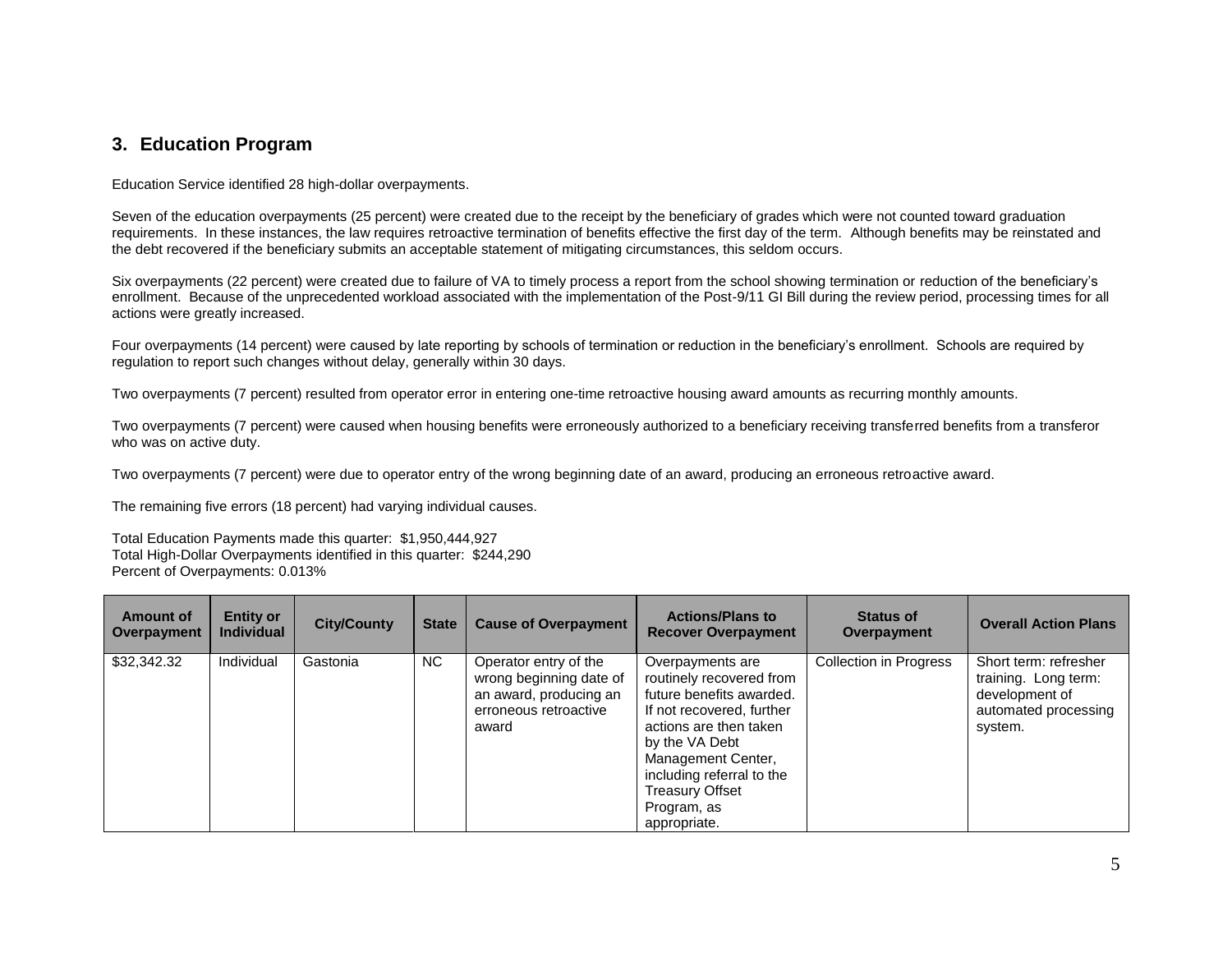| <b>Amount of</b><br>Overpayment | <b>Entity or</b><br><b>Individual</b> | <b>City/County</b> | <b>State</b> | <b>Cause of Overpayment</b>                                                                                                                                        | <b>Actions/Plans to</b><br><b>Recover Overpayment</b>                                                                           | <b>Status of</b><br>Overpayment | <b>Overall Action Plans</b>                                                                                                                                                        |
|---------------------------------|---------------------------------------|--------------------|--------------|--------------------------------------------------------------------------------------------------------------------------------------------------------------------|---------------------------------------------------------------------------------------------------------------------------------|---------------------------------|------------------------------------------------------------------------------------------------------------------------------------------------------------------------------------|
| \$31,572.00                     | Individual                            | Merritt Island     | FL.          | Operator entry of the<br>wrong beginning date of<br>an award, producing an<br>erroneous retroactive<br>award                                                       | Overpayments are<br>routinely recovered from<br>future benefits awarded.<br>If not recovered, further<br>actions are then taken | <b>Collection in Progress</b>   | Short term: refresher<br>training. Long term:<br>development of<br>automated processing<br>system.                                                                                 |
| \$11,777.25                     | Individual                            | Peoria             | AZ           | Active Duty beneficiary<br>received less than<br>honorable discharge,<br>resulting in retroactive<br>termination of eligibility,<br>due to insufficient<br>service | by the VA Debt<br>Management Center,<br>including referral to the<br><b>Treasury Offset</b><br>Program, as<br>appropriate.      | <b>Collection in Progress</b>   | Retroactive<br>termination of eligibility<br>required by law;<br>regular mailings to<br>service members<br>inform them in<br>advance of service<br>requirements for<br>eligibility |
| \$10,558.00                     | Individual                            | Mason              | MI           | Dollars and cents<br>amount entered without<br>decimal point                                                                                                       |                                                                                                                                 | Collected in Full               | Short term: refresher<br>training. Long term:<br>development of<br>automated processing<br>system.                                                                                 |
| \$10,263.07                     | Individual                            | Lake Bluff         | IL           | Operator error in<br>entering one-time<br>retroactive housing<br>award amount as<br>recurring monthly<br>amount                                                    |                                                                                                                                 | <b>Collection in Progress</b>   | Short term: refresher<br>training. Long term:<br>development of<br>automated processing<br>system.                                                                                 |
| \$9,060.70                      | Individual                            | Pompano<br>Beach   | FL.          | Late reporting by school<br>of termination or<br>reduction in the<br>beneficiary's enrollment                                                                      |                                                                                                                                 | Collection in Progress          | Regular contact with<br>school officials to<br>remind them of<br>requirement for timely<br>reporting                                                                               |
| \$8,371.20                      | Individual                            | Los Angeles        | CA           | Operator error in<br>entering one-time<br>retroactive housing<br>award amount as<br>recurring monthly<br>amount                                                    |                                                                                                                                 | <b>Collection in Progress</b>   | Short term: refresher<br>training. Long term:<br>development of<br>automated processing<br>system.                                                                                 |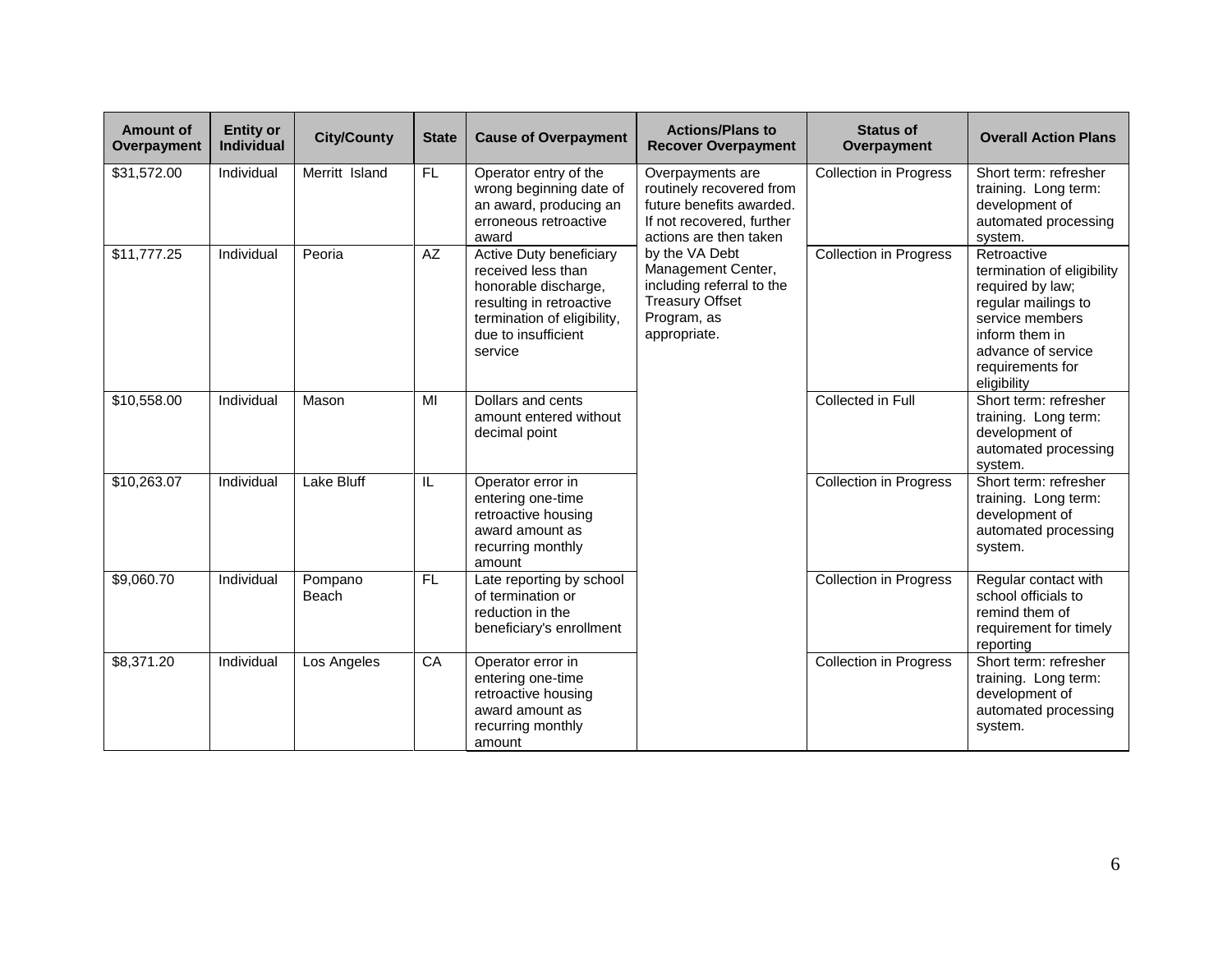| Amount of<br>Overpayment | <b>Entity or</b><br><b>Individual</b> | <b>City/County</b> | <b>State</b> | <b>Cause of Overpayment</b>                                                                                                                             | <b>Actions/Plans to</b><br><b>Recover Overpayment</b>                                                                                             | <b>Status of</b><br>Overpayment | <b>Overall Action Plans</b>                                                                                                         |
|--------------------------|---------------------------------------|--------------------|--------------|---------------------------------------------------------------------------------------------------------------------------------------------------------|---------------------------------------------------------------------------------------------------------------------------------------------------|---------------------------------|-------------------------------------------------------------------------------------------------------------------------------------|
| \$7,926.00               | Individual                            | Pomona             | CA           | Receipt by the<br>beneficiary of grades<br>which were not counted<br>toward graduation<br>requirements                                                  | Overpayments are<br>routinely recovered from<br>future benefits awarded.<br>If not recovered, further<br>actions are then taken<br>by the VA Debt | <b>Collection in Progress</b>   | Retroactive<br>termination of benefits<br>required by law; award<br>letters inform<br>beneficiaries in<br>advance                   |
| \$7,731.40               | Individual                            | Davie              | FL.          | Housing benefits were<br>erroneously authorized<br>to a beneficiary<br>receiving transferred<br>benefits from a<br>transferor who was on<br>active duty | Management Center,<br>including referral to the<br><b>Treasury Offset</b><br>Program, as<br>appropriate.                                          | Collection in Progress          | Short term: refresher<br>training. Long term:<br>development of<br>automated processing<br>system.                                  |
| \$7,493.20               | Individual                            | <b>Boca Raton</b>  | FL           | Receipt by the<br>beneficiary of grades<br>which were not counted<br>toward graduation<br>requirements                                                  |                                                                                                                                                   | <b>Collection in Progress</b>   | Retroactive<br>termination of benefits<br>required by law; award<br>letters inform<br>beneficiaries of this<br>provision in advance |
| \$7,466.60               | Individual                            | San Diego          | CA           | Receipt by the<br>beneficiary of grades<br>which were not counted<br>toward graduation<br>requirements                                                  |                                                                                                                                                   | Collected in Full               | Retroactive<br>termination of benefits<br>required by law; award<br>letters inform<br>beneficiaries of this<br>provision in advance |
| \$6,886.40               | Individual                            | Irvine             | CA           | Receipt by the<br>beneficiary of grades<br>which were not counted<br>toward graduation<br>requirements                                                  |                                                                                                                                                   | Collected in Full               | Retroactive<br>termination of benefits<br>required by law; award<br>letters inform<br>beneficiaries of this<br>provision in advance |
| \$6,532.73               | Individual                            | Horseheads         | <b>NY</b>    | Late reporting by school<br>of termination or<br>reduction in the<br>beneficiary's enrollment                                                           |                                                                                                                                                   | <b>Collection in Progress</b>   | Regular contact with<br>school officials to<br>remind them of<br>requirement for timely<br>reporting                                |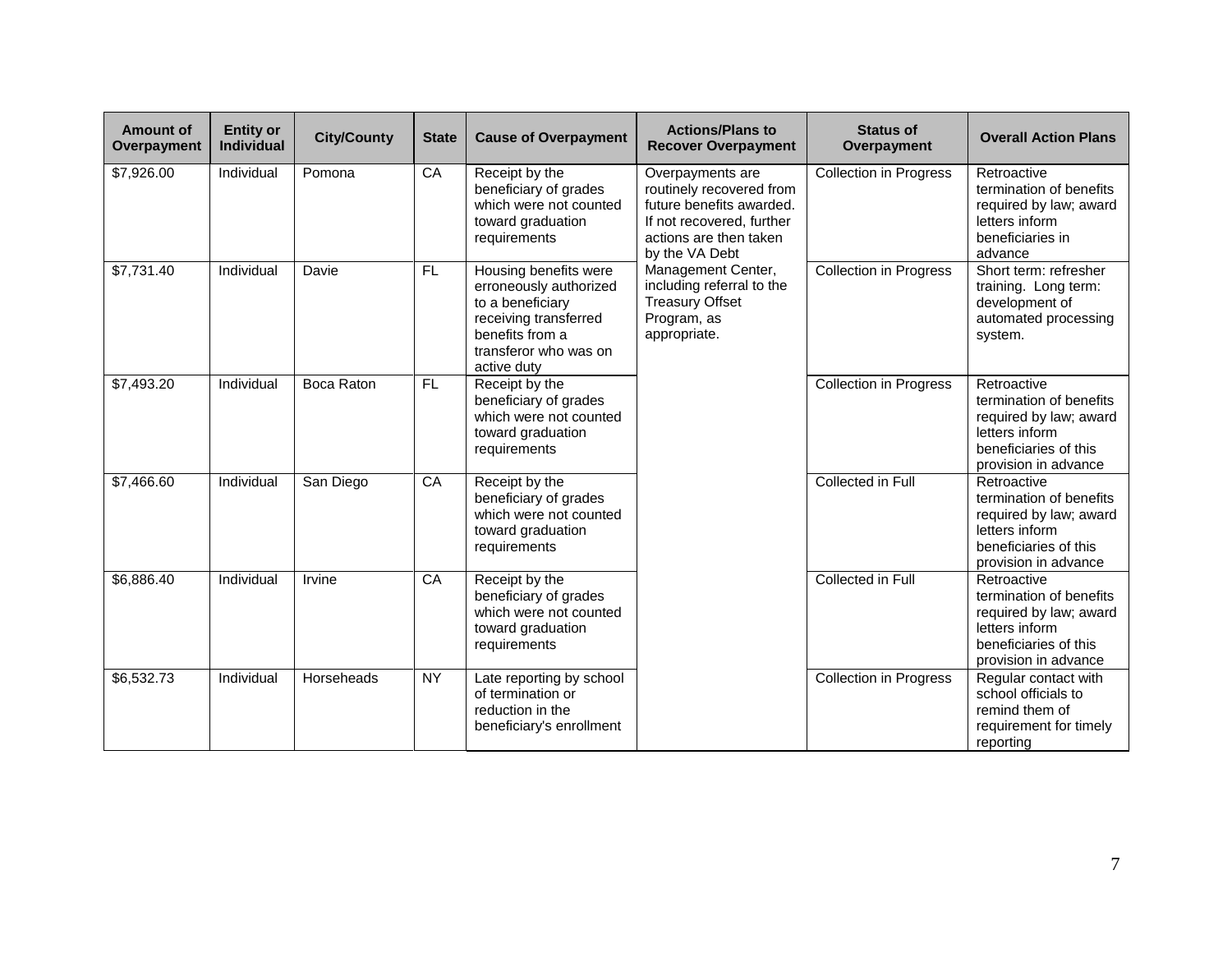| <b>Amount of</b><br>Overpayment | <b>Entity or</b><br>Individual | <b>City/County</b> | <b>State</b> | <b>Cause of Overpayment</b>                                                                                                                             | <b>Actions/Plans to</b><br><b>Recover Overpayment</b>                                                                           | <b>Status of</b><br>Overpayment | <b>Overall Action Plans</b>                                                                                                                         |
|---------------------------------|--------------------------------|--------------------|--------------|---------------------------------------------------------------------------------------------------------------------------------------------------------|---------------------------------------------------------------------------------------------------------------------------------|---------------------------------|-----------------------------------------------------------------------------------------------------------------------------------------------------|
| \$6,377.56                      | Individual                     | Kelso              | WA           | Late reporting by school<br>of termination or<br>reduction in the<br>beneficiary's enrollment                                                           | Overpayments are<br>routinely recovered from<br>future benefits awarded.<br>If not recovered, further<br>actions are then taken | <b>Collection in Progress</b>   | Regular contact with<br>school officials to<br>remind them of<br>requirement for timely<br>reporting                                                |
| \$6,106.00                      | Individual                     | Burlington         | <b>NC</b>    | Paid retroactively<br>beyond the statutory<br>period allowed                                                                                            | by the VA Debt<br>Management Center,<br>including referral to the<br><b>Treasury Offset</b><br>Program, as                      | <b>Collection in Progress</b>   | Short term: refresher<br>training. Long term:<br>development of<br>automated processing<br>system.                                                  |
| \$6,097.33                      | Individual                     | Dana Point         | CA           | Failure of VA to timely<br>process a report from<br>the school showing<br>termination or reduction<br>of the beneficiary's<br>enrollment                | appropriate.                                                                                                                    | <b>Collection in Progress</b>   | Short term: workload<br>reduction. Long term:<br>development of<br>automated processing<br>system with improved<br>workload management<br>features. |
| \$6,054.00                      | Individual                     | San Diego          | CA           | Failure of VA to timely<br>process a report from<br>the school showing<br>termination or reduction<br>of the beneficiary's<br>enrollment                |                                                                                                                                 | Collected in Full               | Short term: workload<br>reduction. Long term:<br>development of<br>automated processing<br>system with improved<br>workload management<br>features. |
| \$5,916.90                      | Individual                     | Columbia           | <b>MD</b>    | Housing benefits were<br>erroneously authorized<br>to a beneficiary<br>receiving transferred<br>benefits from a<br>transferor who was on<br>active duty |                                                                                                                                 | Collected in Full               | Short term: refresher<br>training. Long term:<br>development of<br>automated processing<br>system.                                                  |
| \$5,887.47                      | Individual                     | Weston             | MA           | Failure of VA to timely<br>process a report from<br>the school showing<br>termination or reduction<br>of the beneficiary's<br>enrollment                |                                                                                                                                 | <b>Collection in Progress</b>   | Short term: workload<br>reduction. Long term:<br>development of<br>automated processing<br>system with improved<br>workload management<br>features. |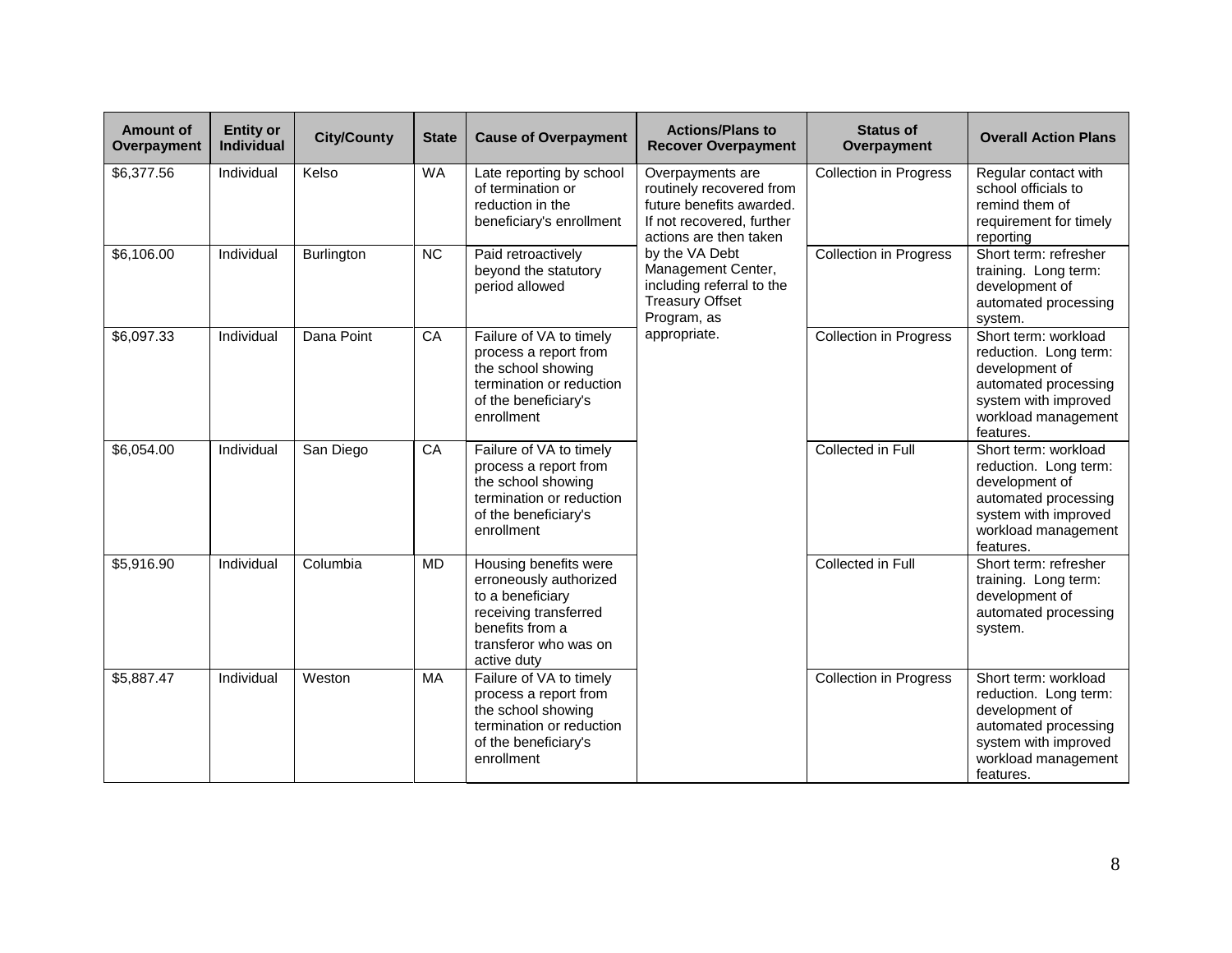| <b>Amount of</b><br>Overpayment | <b>Entity or</b><br><b>Individual</b> | <b>City/County</b>    | <b>State</b>            | <b>Cause of Overpayment</b>                                                                                                                                                               | <b>Actions/Plans to</b><br><b>Recover Overpayment</b>                                                                                             | <b>Status of</b><br>Overpayment | <b>Overall Action Plans</b>                                                                                                                         |
|---------------------------------|---------------------------------------|-----------------------|-------------------------|-------------------------------------------------------------------------------------------------------------------------------------------------------------------------------------------|---------------------------------------------------------------------------------------------------------------------------------------------------|---------------------------------|-----------------------------------------------------------------------------------------------------------------------------------------------------|
| \$5,866.39                      | Individual                            | Green Cove<br>Springs | $F$ L                   | Receipt by the<br>beneficiary of grades<br>which were not counted<br>toward graduation<br>requirements                                                                                    | Overpayments are<br>routinely recovered from<br>future benefits awarded.<br>If not recovered, further<br>actions are then taken<br>by the VA Debt | <b>Collection in Progress</b>   | Retroactive<br>termination of benefits<br>required by law; award<br>letters inform<br>beneficiaries of this<br>provision in advance                 |
| \$5,779.69                      | Individual                            | Brooklyn              | <b>NY</b>               | Beneficiary receiving<br>transferred benefits paid<br>at erroneously high rate<br>based on incorrect<br>information about<br>transferor's service<br>provided by Department<br>of Defense | Management Center,<br>including referral to the<br><b>Treasury Offset</b><br>Program, as<br>appropriate.                                          | Collected in Full               | Continued cooperation<br>with Department of<br>Defense to improve<br>automated data<br>provided to VA                                               |
| \$5,661.57                      | Individual                            | Oceanside             | CA                      | Failure of VA to timely<br>process a report from<br>the school showing<br>termination or reduction<br>of the beneficiary's<br>enrollment                                                  |                                                                                                                                                   | Collected in Full               | Short term: workload<br>reduction. Long term:<br>development of<br>automated processing<br>system with improved<br>workload management<br>features. |
| \$5,661.57                      | Individual                            | Bellevue              | <b>WA</b>               | Receipt by the<br>beneficiary of grades<br>which were not counted<br>toward graduation<br>requirements                                                                                    |                                                                                                                                                   | Collection in Progress          | Retroactive<br>termination of benefits<br>required by law; award<br>letters inform<br>beneficiaries of this<br>provision in advance                 |
| \$5,632.47                      | Individual                            | Chicago               | $\overline{\mathsf{L}}$ | Duplicate retroactive<br>housing payment<br>authorized                                                                                                                                    |                                                                                                                                                   | Collected in Full               | Retroactive<br>termination of benefits<br>required by law; award<br>letters inform<br>beneficiaries of this<br>provision in advance                 |
| \$5,584.20                      | Individual                            | Kaneohe               | $\overline{\mathbf{H}}$ | Failure of VA to timely<br>process a report from<br>the school showing<br>termination or reduction<br>of the beneficiary's<br>enrollment                                                  |                                                                                                                                                   | Collected in Full               | Short term: workload<br>reduction. Long term:<br>development of<br>automated processing<br>system with improved<br>workload management<br>features. |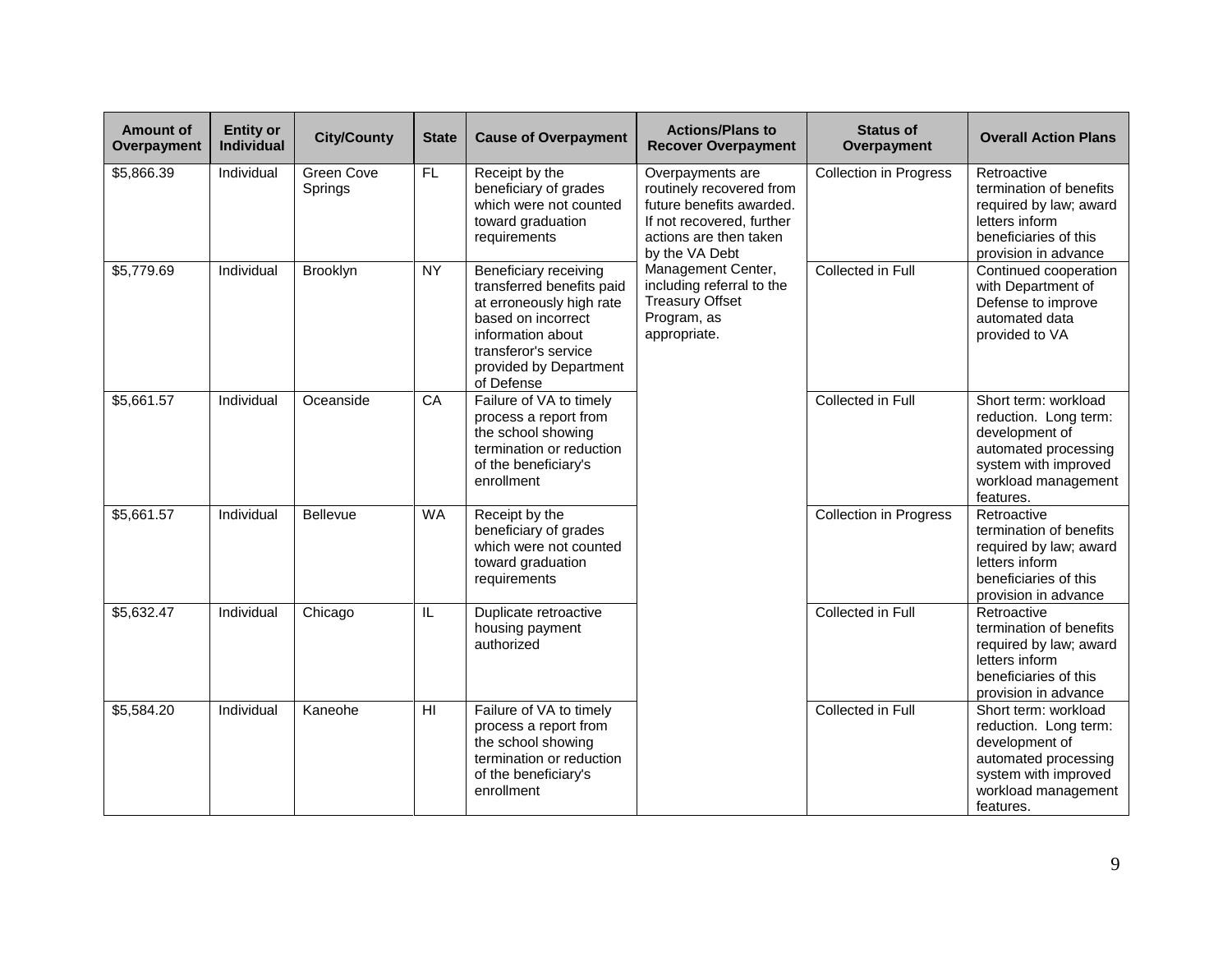| Amount of<br>Overpayment | <b>Entity or</b><br><b>Individual</b> | <b>City/County</b> | <b>State</b> | <b>Cause of Overpayment</b>                                                                                                              | <b>Actions/Plans to</b><br><b>Recover Overpayment</b>                                                                                             | <b>Status of</b><br>Overpayment | <b>Overall Action Plans</b>                                                                                                                         |
|--------------------------|---------------------------------------|--------------------|--------------|------------------------------------------------------------------------------------------------------------------------------------------|---------------------------------------------------------------------------------------------------------------------------------------------------|---------------------------------|-----------------------------------------------------------------------------------------------------------------------------------------------------|
| \$5,485.12               | Individual                            | Radcliff           | <b>KY</b>    | Receipt by the<br>beneficiary of grades<br>which were not counted<br>toward graduation<br>requirements                                   | Overpayments are<br>routinely recovered from<br>future benefits awarded.<br>If not recovered, further<br>actions are then taken<br>by the VA Debt | <b>Collection in Progress</b>   | Retroactive<br>termination of benefits<br>required by law; award<br>letters inform<br>beneficiaries of this<br>provision in advance                 |
| \$5,129.47               | Individual                            | Hinesville         | <b>GA</b>    | Late reporting by school<br>of termination or<br>reduction in the<br>beneficiary's enrollment                                            | Management Center,<br>including referral to the<br><b>Treasury Offset</b><br>Program, as<br>appropriate.                                          | <b>Collection in Progress</b>   | Regular contact with<br>school officials to<br>remind them of<br>requirement for timely<br>reporting                                                |
| \$5,070.00               | Individual                            | Riverside          | CA           | Failure of VA to timely<br>process a report from<br>the school showing<br>termination or reduction<br>of the beneficiary's<br>enrollment |                                                                                                                                                   | <b>Collection in Progress</b>   | Short term: workload<br>reduction. Long term:<br>development of<br>automated processing<br>system with improved<br>workload management<br>features. |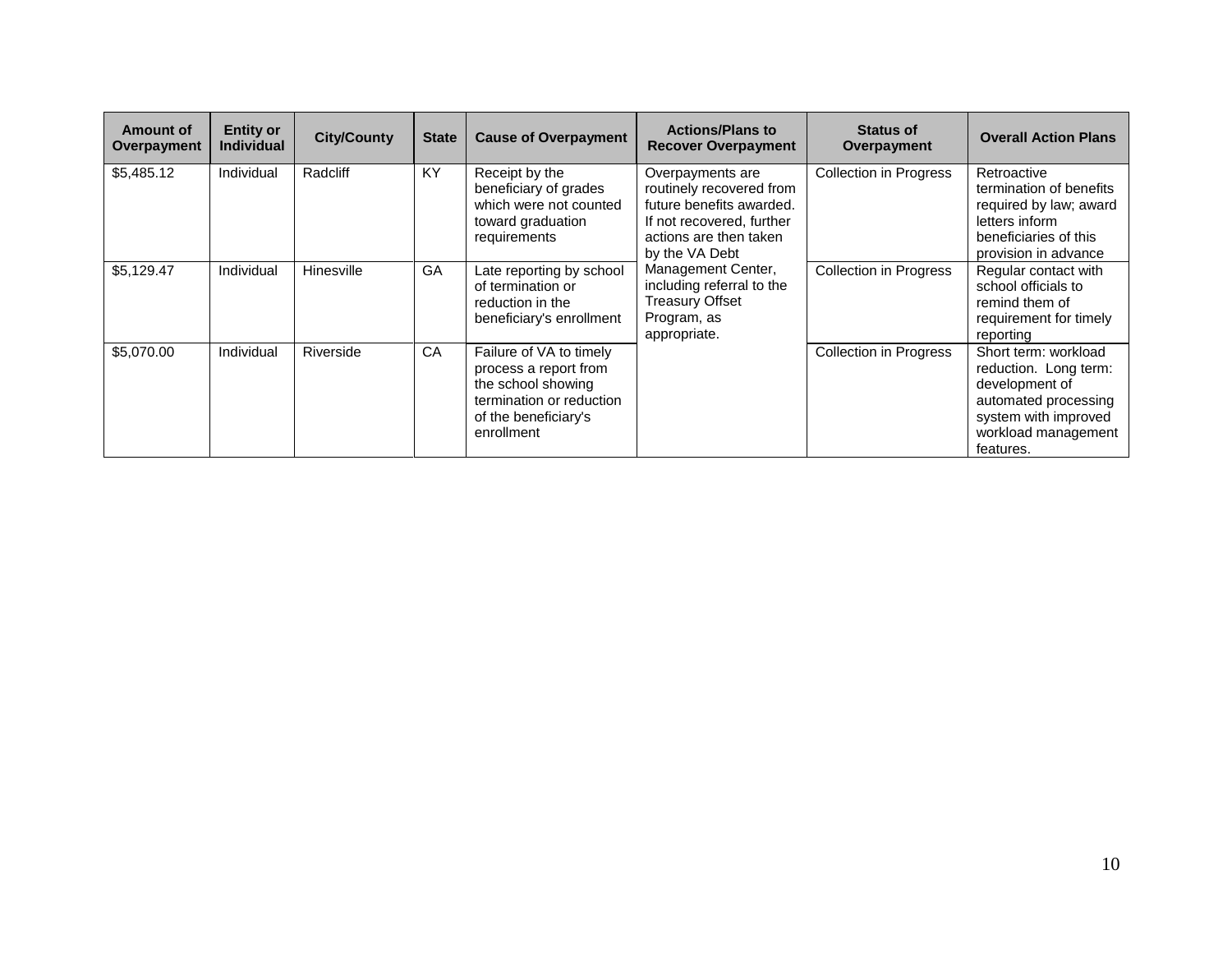#### **4. Non-VA Care Fee Program**

Non-VA Care Fee identified 34 high-dollar overpayments totaling \$569,978 for the first quarter of fiscal year (FY) 2010 through the Diagnostic Related Group (DRG) recovery audit for hospital care provided between FY 2003 to FY 2006. All overpayments have been collected in full or have been referred to the United States Department of the Treasury for offset. Due to the success of the recovery audit program, the VHA Chief Business Office (CBO) is in the process of expanding the recovery audit to include high dollar outpatient services. The new contract will begin reviewing FY 2009 claims.

Total Fee Payments made this quarter: \$1,034,471,046 Total High Dollar Overpayments identified in this quarter: \$569,978 Percent of Overpayments: 0.06%

| <b>Amount of</b><br>Overpayment | <b>Entity or</b><br><b>Individual</b> | <b>City/County</b> | <b>State</b> | Cause of<br>Overpayment       | <b>Actions/Plans to</b><br><b>Recover</b><br>Overpayment | <b>Status of</b><br>Overpayment  | <b>Overall Action Plans</b>                                                          |
|---------------------------------|---------------------------------------|--------------------|--------------|-------------------------------|----------------------------------------------------------|----------------------------------|--------------------------------------------------------------------------------------|
| \$36,079.89                     | Entity                                | Lubbock            | <b>TX</b>    | Incorrect payment             | Collection action                                        | Collected in Full                | 1. CBO has jointly developed with the                                                |
| \$32,090.94                     | Entity                                | Amarillo           | <b>TX</b>    | methodology was               | initiated by                                             | Collected in Full                | <b>Austin Information Technology Center</b>                                          |
| \$31,471.10                     | Entity                                | Little Rock        | AR           | used to calculate<br>payment. | recovery audit<br>contractor.                            | Collection in<br><b>Process</b>  | staff, a tool that identifies potential<br>duplicate payments across facilities.     |
| \$30,917.91                     | Entity                                | <b>Boise</b>       | ID           |                               |                                                          | Collection in<br>Progress        | The delivery date of the central fee<br>payment tool was October 2009. Initial       |
| \$26,891.35                     | Entity                                | Chicago            | IL           |                               |                                                          | Collected in Full                | assessment of the effectiveness of the                                               |
| \$20,836.94                     | Entity                                | Birmingham         | AL           |                               |                                                          | Collected in Full                | tool is underway.                                                                    |
| \$20,724.27                     | Entity                                | Dallas             | <b>TX</b>    |                               |                                                          | Collection in<br><b>Progress</b> | 2. Fee Basis Claims System: CBO has<br>initiated installation of a commercial off-   |
| \$20,225.92                     | Entity                                | Jackson            | <b>MS</b>    |                               |                                                          | Collection in<br><b>Progress</b> | the-shelf product into the program,<br>allowing integrated claims scrubbing,         |
| \$20,224.29                     | Entity                                | Jackson            | <b>MS</b>    |                               |                                                          | Collection in<br>Progress        | automated identification of duplicate<br>payments, and system-wide use of            |
| \$20,057.22                     | Entity                                | Myrtle Beach       | <b>SC</b>    |                               |                                                          | Collection in<br><b>Progress</b> | electronic claims processing. This tool,<br>installed at approximately 50 percent of |
| \$19,746.08                     | Entity                                | St. Louis          | <b>MO</b>    |                               |                                                          | Collection in<br>Progress        |                                                                                      |
| \$19,558.54                     | Entity                                | Milwaukee          | WI           |                               |                                                          | Collected in Full                |                                                                                      |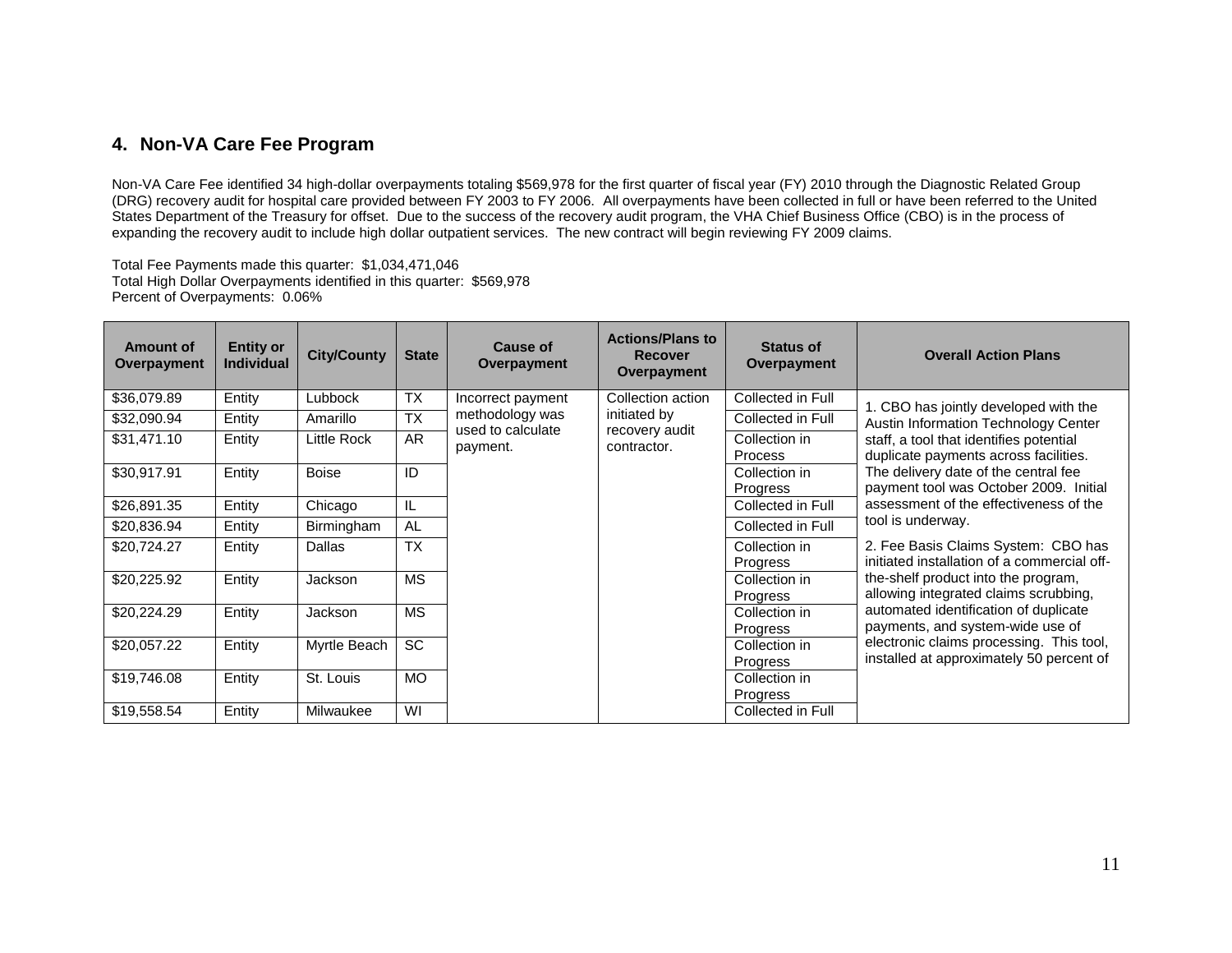| <b>Amount of</b><br>Overpayment | <b>Entity or</b><br><b>Individual</b> | <b>City/County</b> | <b>State</b>           | <b>Cause of</b><br>Overpayment                                               | <b>Actions/Plans to</b><br><b>Recover</b><br>Overpayment | <b>Status of</b><br>Overpayment | <b>Overall Action Plans</b>                                                                                                                                      |
|---------------------------------|---------------------------------------|--------------------|------------------------|------------------------------------------------------------------------------|----------------------------------------------------------|---------------------------------|------------------------------------------------------------------------------------------------------------------------------------------------------------------|
| \$17,829.20                     | Entity                                | Phoenix            | AZ                     | A review of the<br>medical record<br>supported a change                      | Collection action<br>initiated by<br>recovery audit      | Collected in Full               | all sites will assist with addressing errors<br>tied to manual data entry.                                                                                       |
|                                 |                                       |                    |                        | to the Diagnostic<br><b>Related Group</b><br>(DRG) as billed by<br>provider. | contractor.                                              |                                 | 3. The CBO Fee Program Office<br>developed an audit tool to provide local<br>managers the capability to analyze their<br>own results in regards to overpayments. |
| \$17,442.32                     | Entity                                | Richmond           | VA                     | Incorrect payment                                                            |                                                          | Collected in Full               | This tool was released to the local                                                                                                                              |
| \$16,762.30                     | Entity                                | Anchorage          | AK                     | methodology was<br>used to calculate                                         |                                                          | Collection in<br>Progress       | facilities in the second quarter of FY<br>2010 and utilized during the annual                                                                                    |
| \$16,012.22                     | Entity                                | Lagrange           | GA                     | payment.                                                                     |                                                          | Collected in Full               | Improper Payments Information Act<br>audit.                                                                                                                      |
| \$15,411.99                     | Entity                                | Amarillo           | <b>TX</b>              |                                                                              |                                                          | Collected in Full               |                                                                                                                                                                  |
| \$14,207.46                     | Entity                                | Philadelphia       | PA                     |                                                                              |                                                          | Collected in Full               | 4. Training - CBO has presented                                                                                                                                  |
| \$13,482.68                     | Entity                                | Jackson            | $\overline{\text{MS}}$ |                                                                              |                                                          | Collection in<br>Progress       | multiple trainings this past year on<br>internal controls. In addition, monthly<br>training offerings are now available via                                      |
| \$12,674.77                     | Entity                                | Spokane            | <b>WA</b>              |                                                                              |                                                          | Collection in<br>Progress       | Live Meeting allowing broader staff<br>participation in these key events.                                                                                        |
| \$11,886.25                     | Entity                                | Jackson            | <b>MS</b>              |                                                                              |                                                          | Collection in<br>Progress       | 5. Site Assessment Visits - CBO created                                                                                                                          |
| \$11,590.61                     | Entity                                | Seattle            | <b>WA</b>              |                                                                              |                                                          | Collection in<br>Progress       | a Field Assistance Unit to provide<br>assistance in improving local operations                                                                                   |
| \$11,500.20                     | Entity                                | St. Louis          | <b>MO</b>              |                                                                              |                                                          | Collection in<br>Progress       | by assessing current site status and<br>assisting with the development of                                                                                        |
| \$11,496.64                     | Entity                                | Fayetteville       | AR                     |                                                                              |                                                          | Collection in                   | increased management control.                                                                                                                                    |
|                                 |                                       |                    |                        |                                                                              |                                                          | Progress                        | Approximately 52 sites have been<br>assessed with additional tools developed                                                                                     |
| \$10,991.74                     | Entity                                | Cincinnati         | OH                     |                                                                              |                                                          | Collection in<br>Progress       | based on those site visits.                                                                                                                                      |
| \$10,690.29                     | Entity                                | Birmingham         | AL                     |                                                                              |                                                          | Collected in Full               |                                                                                                                                                                  |
| \$10,435.69                     | Entity                                | Anchorage          | AK                     |                                                                              |                                                          | Collection in                   |                                                                                                                                                                  |
|                                 |                                       |                    |                        |                                                                              |                                                          | Progress                        |                                                                                                                                                                  |
| $$10,4\overline{15.16}$         | Entity                                | Birmingham         | AL                     |                                                                              |                                                          | Collected in Full               |                                                                                                                                                                  |
| \$9,957.97                      | Entity                                | Birmingham         | AL                     |                                                                              |                                                          | Collected in Full               |                                                                                                                                                                  |
| \$9,869.43                      | Entity                                | Ann Arbor          | MI                     |                                                                              |                                                          | Collection in<br>Progress       |                                                                                                                                                                  |